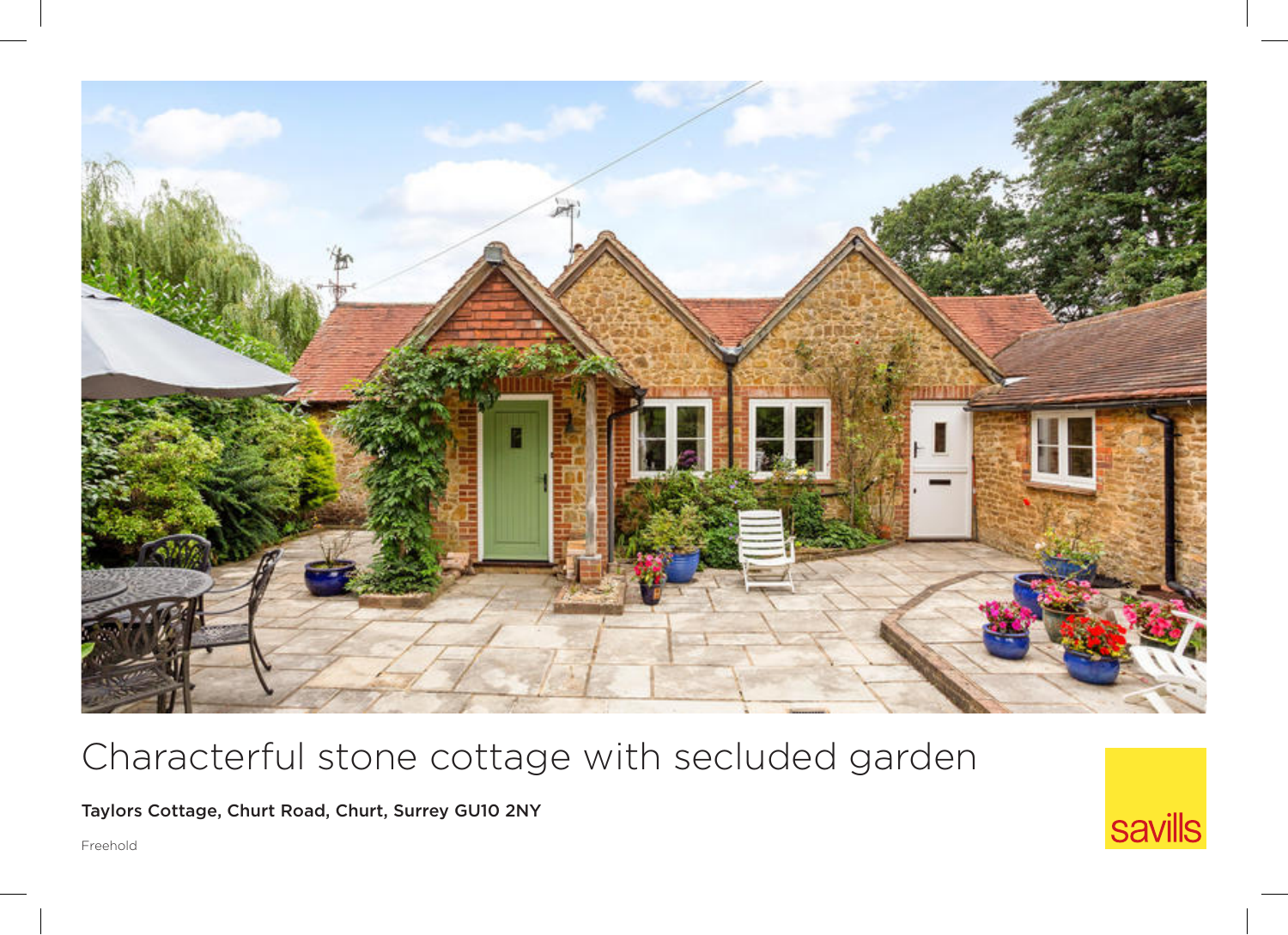Sitting Room • Dining/family room • Kitchen • Study • 3 Bedrooms (1 en suite) & family bathroom • Gated driveway • Enclosed Garden (about 0.6 acres) • Garage & double car port

#### **Local information**

The much sought after village of Churt is located on the Surrey/ Hampshire border. Churt village provides for day to day needs with local shop, a church, public house and a primary school with a greater choice available at Farnham, Haslemere and the county town of Guildford. Communications are excellent with the A3 close by providing good access to the national motorway network as well as Heathrow, Gatwick and Southampton airports. Mainline stations can be found at Farnham and Haslemere both providing trains to London Waterloo (from 52 minutes). There is an excellent choice of schools in the area including St Johns Infant school in Churt, Beacon Hill Primary, Woolmer Hill Secondary in Haslemre, Bohunt in Liphook St Edmunds, Amesbury, The Royal School in Hindhead and Edgeborough and Frensham Heights, More House in Frensham. There are wonderful opportunities for walking, riding and cycling at Hankley Common, and Alice Holt and The National Trust areas of Frensham Common and Great and Little Ponds and The Devil's Punchbowl.

#### **About this property**

Taylors Cottage is a delightful cottage with an abundance of character built of warm Bargate Stone, understood to date from 1900s and formed out of former barns. The accommodation is well presented, in keeping with the period character. A pretty, open front porch gives access to a family/dining room with timber floor and brick surround fireplace with log burner. Steps lead down to a sitting room with a beamed ceiling and a painted exposed brick wall, timber floors and a handsome log burner. The kitchen is fitted with a good range of cabinetry with a pretty tile splash back and floor. There is a second entrance into the cottage, with a stable door which arrives into the kitchen, which is great for everyday use and has a cloakroom. There is also a study. In total there are three bedrooms. Two are on the ground floor level and a served by the ground floor family bathroom that neighbour the cloakroom. The third bedroom is accessed via stairs in the sitting room and has an en suite bathroom.

Outside, the approach to the property is via a gated driveway, which provides ample parking and access to the garage and carport. The driveway boarders the garden which is located on the front south facing side of the property with a generous and level stretch of lawn and a paved courtyard immediately to the front of the house which is a real sun trap and a perfect spot of alfresco dining. Additionally there is a secluded outdoor seating area beneath a pergola and established planting.

Services; All mains services.

### **Tenure**

Freehold

#### **Local Authority** Waverley Borough Council





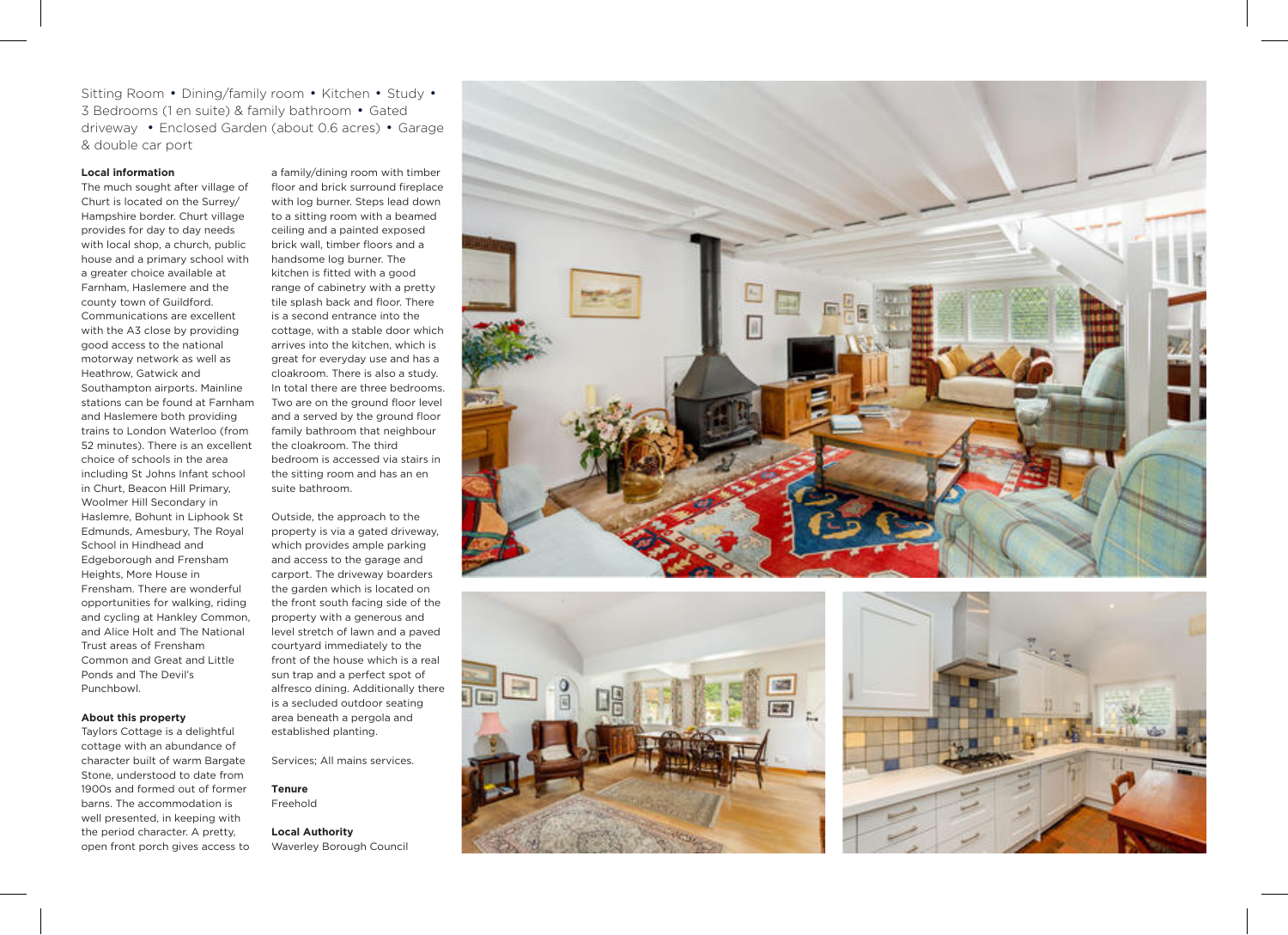